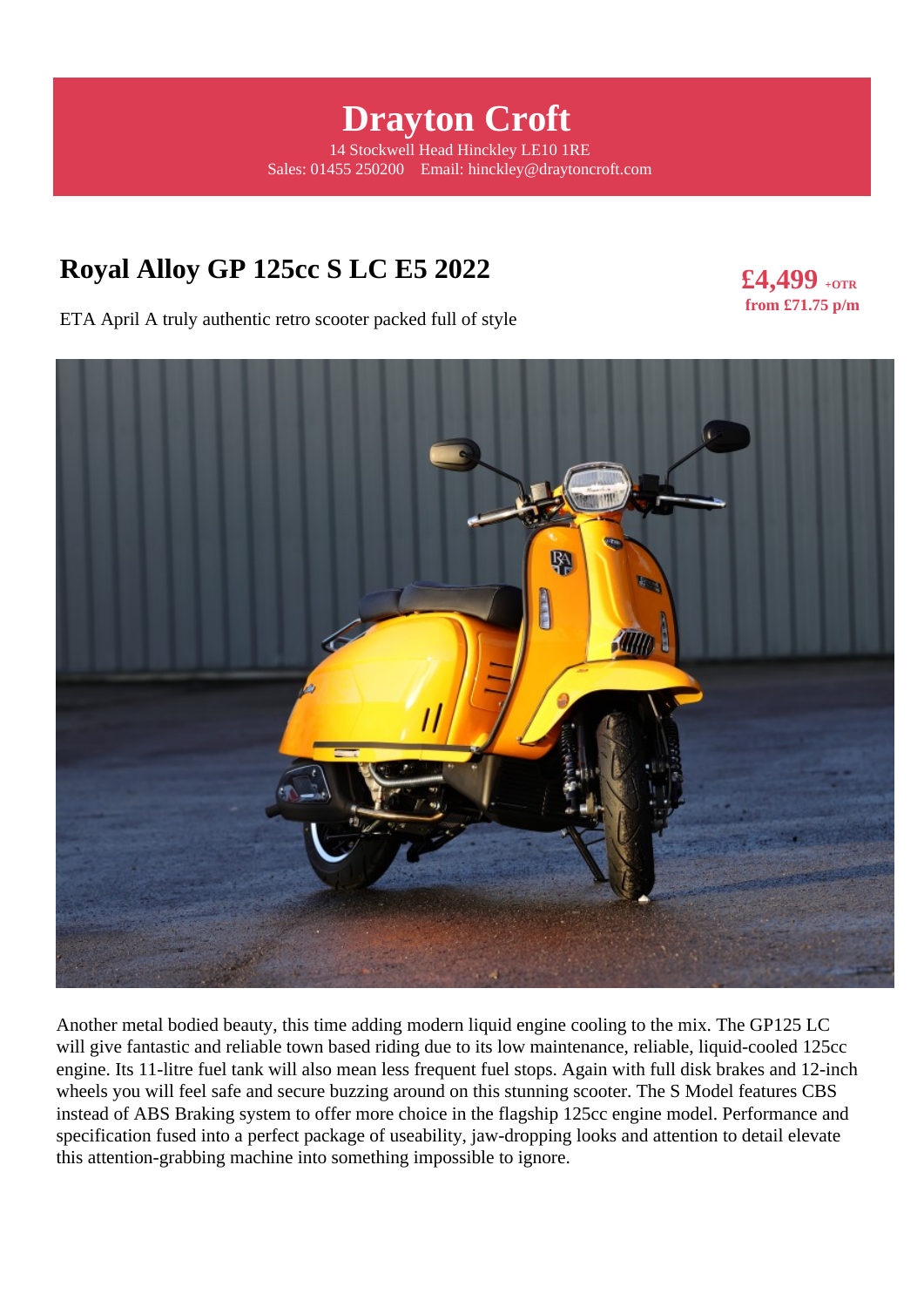### **Engine**

| <b>ENGINE TYPE</b>   | <b>RATED OUTPUT</b> | <b>FUEL SUPPL</b>    | <b>CLUTCH</b>        | <b>COOLING</b>    | <b>GEAR RATIO</b>    |
|----------------------|---------------------|----------------------|----------------------|-------------------|----------------------|
| Single Cylinder, 4-  | <b>TBA</b>          | Electronic Fuel      | <b>CVT</b> Automatic | <b>SYSTEM</b>     | N/A                  |
| stroke               |                     | Injection            |                      | Liquid Cooled     |                      |
|                      | <b>AIR FILTER</b>   |                      | <b>GEARBOX</b>       |                   | <b>PRIMARY DRIVE</b> |
| <b>DISPLACEMENT</b>  | N/A                 | <b>EXHAUST</b>       | Automatic            | <b>BATTERY</b>    | N/A                  |
| 125cc                |                     | <b>SYSTEM</b>        |                      | 12 volt, 14 Ah    |                      |
|                      | <b>MAX. TORQUE</b>  | Euro 4 Compliant     | <b>FINAL DRIVE</b>   |                   | <b>ENGINE OIL</b>    |
| <b>BORE X STROKE</b> | 10.5N.m/8000 r/min  |                      | <b>Belt</b>          | <b>SPARK PLUG</b> | N/A                  |
| N/A                  |                     | <b>CERTIFICATION</b> |                      | N/A               |                      |
|                      | <b>LUBRICATION</b>  | Euro 4               | <b>IGNITION</b>      |                   |                      |
| <b>COMPRESSION</b>   | N/A                 |                      | Electronic Inductive | <b>STARTING</b>   |                      |
| <b>RATION</b>        |                     | <b>ELECTRICAL</b>    |                      | Electric          |                      |
| 12.0:1               |                     | <b>SYSTEM</b>        |                      |                   |                      |

### **Chassis**

| <b>FRAME</b><br><b>Steel Cradle</b> | <b>REAR SUSPENSION</b><br>Single Shock | <b>FRONT RIM DIMENSION</b><br>12 | <b>REAR TYRE</b><br>120/70-12 |
|-------------------------------------|----------------------------------------|----------------------------------|-------------------------------|
| <b>FRONT SUSPENSION</b>             | <b>REAR SUSPENSION</b>                 | <b>REAR RIM TYPE</b>             | <b>HEADLIGHT LAMP</b>         |
| Double hydraulic preload            | <b>STROKE</b>                          | Cast                             | <b>LED</b>                    |
| adjustable shock absorber with      | N/A                                    |                                  |                               |
| coil spring                         |                                        | <b>REAR RIM DIMENSION</b>        | <b>TAILLIGHT LAMP</b>         |
|                                     | <b>REAR BRAKE</b>                      | 12 in                            | <b>LED</b>                    |
| <b>FRONT SUSPENSION</b>             | 220mm Disc CBS                         |                                  |                               |
| <b>STROKE</b>                       |                                        | <b>FRONT TYRE</b>                |                               |
| N/A                                 | <b>FRONT RIM TYPE</b>                  | Tubeless 110/70-12               |                               |

220mm Disc CBS

**FRONT BRAKE**

12 volt - DC

**FRONT RIM TYPE** Cast

# **Dimension**

| <b>LENGTH</b>           | UNLADEN WEIGHT              | <b>WHEELBASE</b>   |
|-------------------------|-----------------------------|--------------------|
| 1870mm                  | TBA                         | 1390mm             |
| <b>WIDTH</b>            | PERMITTED TOTAL WEIGHT      | <b>SEAT HEIGHT</b> |
| $620$ mm                | TBA                         | 770mm              |
| <b>HEIGHT</b>           | <b>USABABLE TANK VOLUME</b> |                    |
| $1115$ mm               | $11$ Ltr                    |                    |
| <b>GROUND CLEARANCE</b> | <b>RESERVE</b>              |                    |
| 330mm                   | None                        |                    |

## **Colour Options**